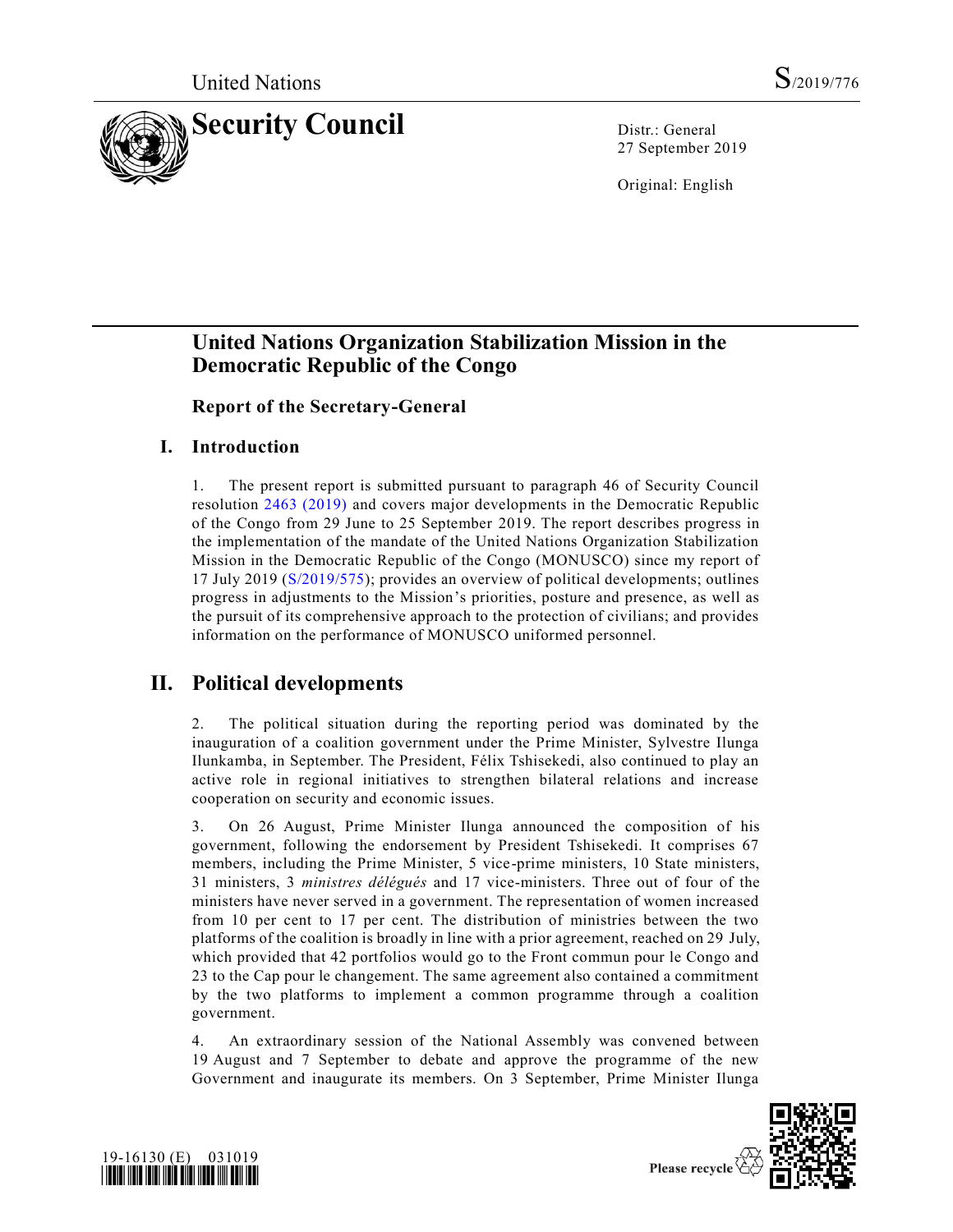presented the programme, which focuses on the political, defence and security, economic and finance, reconstruction and social and cultural sectors. The document, which was presented without detailed budgetary commitments, aligns with the priorities of President Tshisekedi and reflects the positions for which Cap pour le changement and the Front commun pour le Congo campaigned during the 2018 election. On 6 September, following a process of parliamentary debate and scrutiny, the National Assembly approved the government programme and proceeded to the inauguration of the new ministers. The Lamuka coalition boycotted the inauguration in protest at allegedly deliberate violations of parliamentary rules, which in their view disadvantaged the opposition. Several influential civil society organiz ations also expressed their concern over the size of the new Government and its cost implications.

5. The installation of the legislative institutions continued to generate political contestation. Internal disputes surfaced visibly during the election of the Senate Bureau on 27 July, following the endorsement by the Front commun pour le Congo of Alexis Thambwe Mwamba as its sole candidate for the Senate presidency. This led to disagreements with the second largest political grouping of the platform, the Alliance des forces démocratiques du Congo et alliés, whose leader, Modeste Bahati Lukwebo, also expressed interest in the position and maintained his candidacy even after being confronted with exclusion from the Front commun pour le Congo. In a secret ballot, Alexis Thambwe Mwamba was eventually confirmed as President of the Senate with 65 votes against 43 for Modeste Bahati, indicating that the Front commun pour le Congo could not leverage its full numerical strength despite its majority. The Cap pour le changement-aligned former Prime Minister Samy Badibanga was elected First Vice-President of the Senate against the candidacy of a prominent member of Front commun pour le Congo, Évariste Boshab.

6. Following his relatively strong showing in the Senate, Modeste Bahati announced that the Alliance des forces démocratiques du Congo et alliés would henceforth act as a third member of the government majority, separate from the Front commun pour le Congo. However, the actual loyalties of individual members of the grouping remained contested. On 2 September, the faction led by Modeste Bahati eventually expelled a number of senior officials and five constituent parties from the Alliance des forces démocratiques du Congo et alliés, citing their continued allegiance to the Front commun pour le Congo.

7. The last two remaining gubernatorial elections took place in June and July. The vote was conducted in Sud-Ubangi on 10 July and won by a Front commun pour le Congo affiliate. The Sankuru election, initially postponed due to logistical and security constraints, took place on 20 July. Despite the fact that the Front commun pour le Congo held a majority in the provincial assembly, an independent candidate, who later announced his loyalty to President Tshisekedi, was elected against former Government Spokesperson Lambert Mende.

8. The composition of the National Assembly was subject to legal processes until a revised ruling of the Constitutional Court on 3 and 4 July reinstated some of the previously disqualified members of the Assembly, but also confirmed the invalidation of 31 initially elected National Assembly members, many of them from the opposition. According to the final list of elected officials published by the Court, the Front commun pour le Congo has over 300 seats, Cap pour le changement has 48 seats, and the opposition Lamuka platform holds 99 seats. The remaining seats are held by members of the Alliance des forces démocratiques du Congo et alliés. In a letter dated 29 July, the Comité laïc de coordination called on all judges of the Constitutional Court to resign, given what they viewed as a violation of the Constitution in the handling of electoral disputes. The 31 invalidated parliamentarians also continued to protest against their exclusion from the National Assembly and formed an alliance for that purpose. In the Senate, the Front commun pour le Congo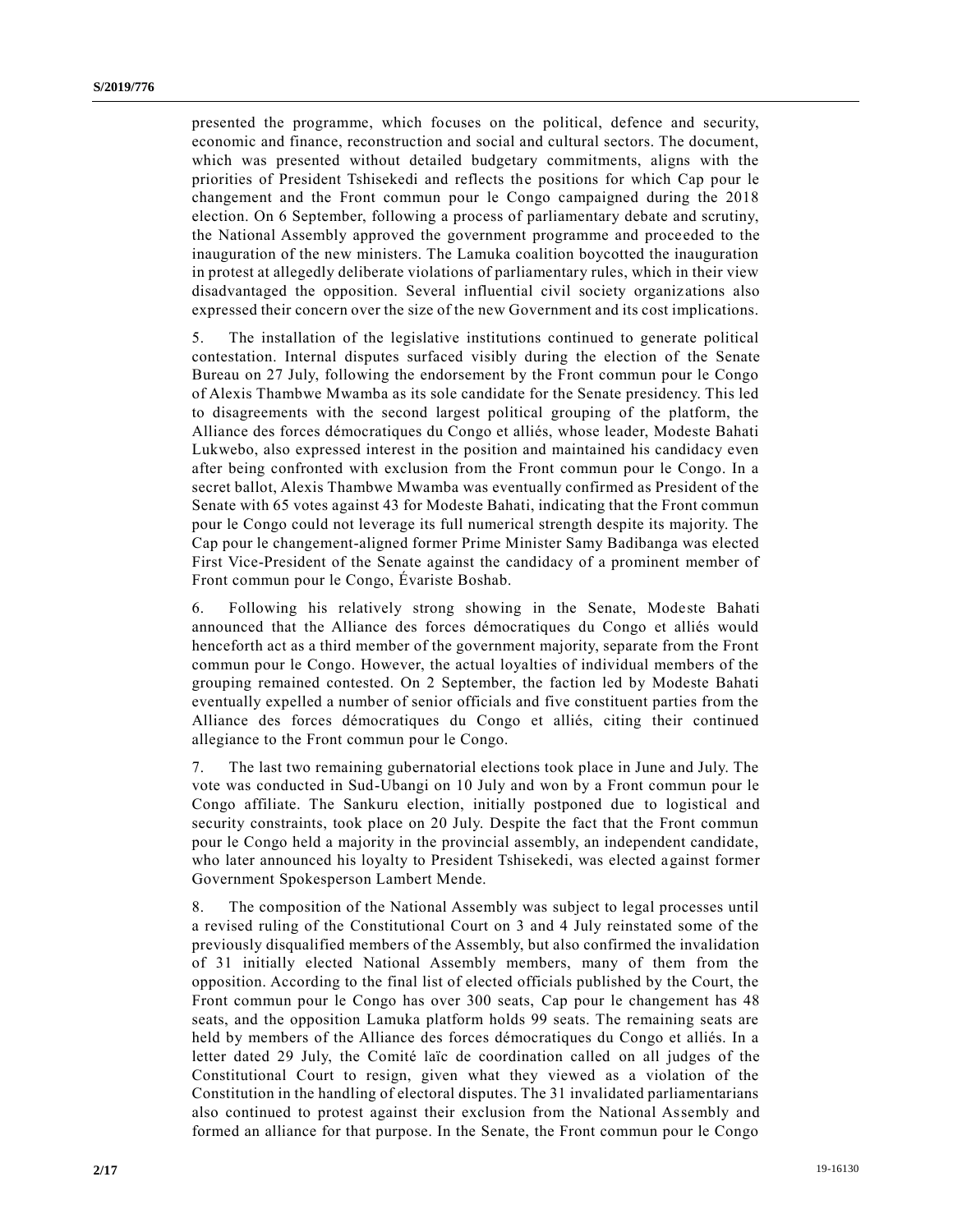and aligned independent senators hold 79 seats, Alliance des forces démocratiques du Congo et alliés hold 12, Lamuka 11, and Cap pour le changement hold 4, with the remaining positions held by independents without declared affiliations.

9. The opposition Lamuka coalition continued its activities, including by holding rallies throughout the country and calling for peaceful marches to denounce the rulings of the Constitutional Court that had invalidated the election of some of its National Assembly members. The leadership of Lamuka met on 30 July and reaffirmed its commitment to work for the reform of national institutions, including the Commission électorale nationale indépendante. The meeting also designated Jean-Pierre Bemba as the rotating coordinator of Lamuka for the next three months, taking over from Moïse Katumbi. Other initiatives by Lamuka leaders included rallies held by Moïse Katumbi with supporters in all four provinces of the Grand Katanga area in July and August and a rally held by Martin Fayulu in Kinshasa on 4 August. On 10 July, a leader of Lamuka, Freddy Matungulu, announced that he would cease his activities in the coalition, following his appointment at the African Development Bank upon the recommendation of President Tshisekedi.

10. Civil society and faith-based organizations continued to be actively engaged in political matters. The Episcopal Conference of the Democratic Republic of the Congo and the Église du Christ au Congo continued to call for local elections to be held before the end of the year, and on 9 August submitted a petition with 1.5 million signatures to that effect. Other organizations, including the National Council for Monitoring the Agreement and the Electoral Process also called for the local elections to be organized. The Council continued its mediation role between political formations, including calming tensions between supporters of Cap pour le changement and Front commun pour le Congo over the composition of the new government, and dispatched a good offices delegation to Sankuru Province to prevent potential violence surrounding the gubernatorial elections.

11. Pursuing his anti-corruption agenda, President Tshisekedi, on 8 August, established an office for behavioural change, the Coordination pour le changement de mentalité. Further, during a speech on 11 July marking the first African Anti-corruption Day, he reiterated his determination to reform the justice system and called for the ratification of the African Union Convention on Preventing and Combating Corruption. He also advocated a greater role for women in politics and spoke in favour of a 30 per cent female representation rate in the coalition government, and for Parliament to adopt a quota system in elective assemblies and public administration.

12. President Tshisekedi also continued to pursue an active regional diplomatic agenda. Notably, on 12 July, he met with the President of Angola, João Lourenço in Luanda as part of a quadripartite meeting with the President of Rwanda, Paul Kagame, and the President of Uganda, Yoweri Museveni. In the joint communiqué of the meeting, they called for cooperation on peace and security, with a focus on armed groups in the eastern part of the Democratic Republic of the Congo, as well as regional economic integration. The summit also supported dialogue between Rwanda and Uganda to resolve their existing differences, which the Democratic Republic of the Congo and Angola were asked to facilitate. In a follow-up quadripartite summit, on 21 August, in Luanda, Rwanda and Uganda signed a memorandum of understanding to improve political and economic relations.

13. From 4 to 8 July, President Tshisekedi participated in the twelfth extraordinar y summit of the African Union in Niamey, on the margins of which he met with the Chair of the African Union, the President of Egypt, Abdel Fattah al-Sisi, and the President of South Africa, Cyril Ramaphosa, to discuss bilateral cooperation and regional issues.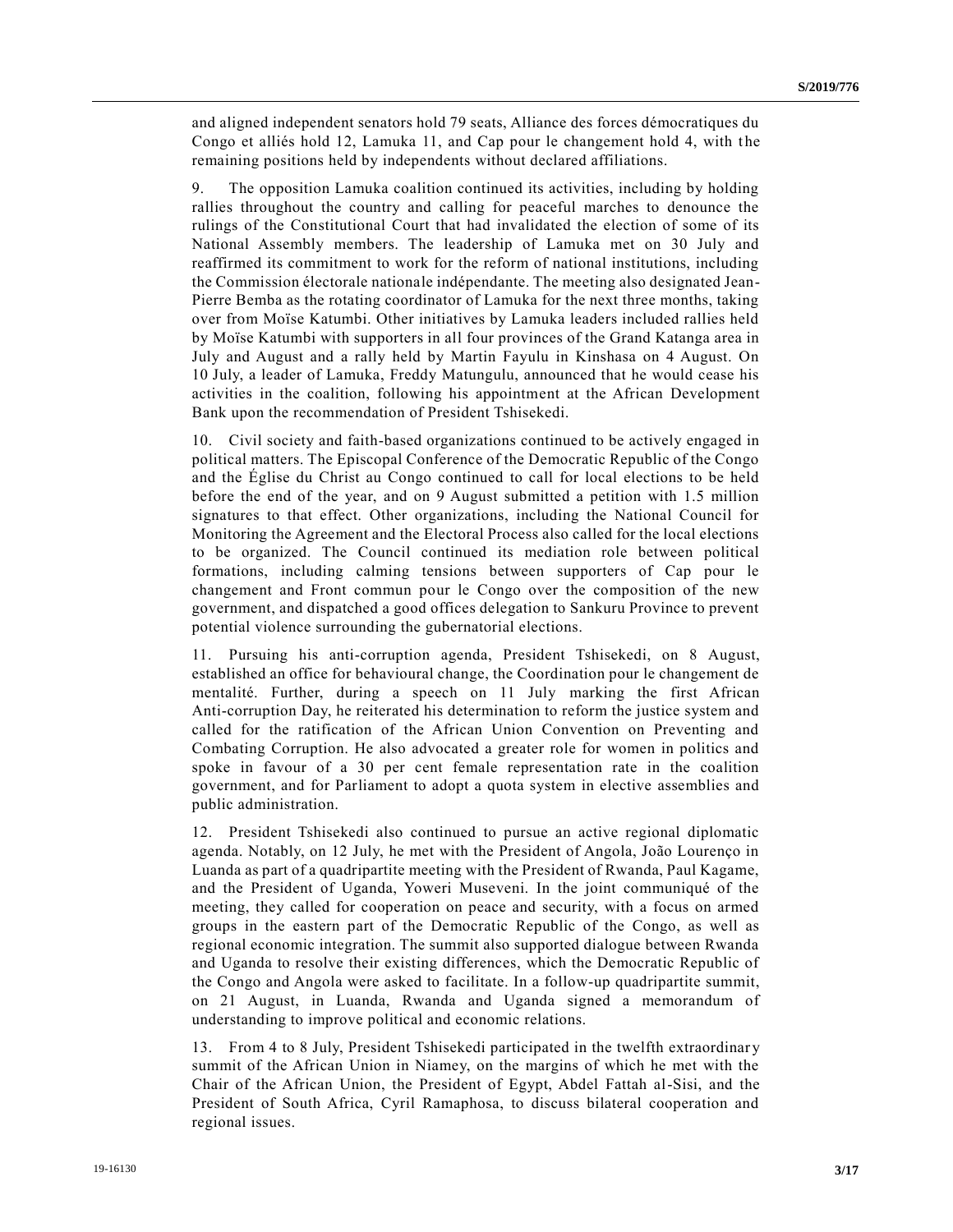14. On 17 and 18 August, the President attended the thirty-ninth summit of the Heads of State and Government of the Southern African Development Community (SADC) in Dar es Salaam, during which he called for a regional coalition to eradicate armed groups in the eastern provinces of the Democratic Republic of the Congo. In this context, the final communiqué of the Summit referred to the acts of extremism and terrorism in the Democratic Republic of the Congo, specifically in the Beni area, and agreed to collaborate with the International Conference on the Great Lakes Region and consolidate efforts towards security stabilization in the Democratic Republic of the Congo and the Great Lakes region. The communiqué also commended the President of Namibia, Hage Geingob, as outgoing Chairperson, and the President of Zambia, Edgar Chagwa Lungu, as outgoing Chairperson of the SADC Organ on Politics, Defence and Security, for their role in contributing to the peaceful elections and transfer of power in the Democratic Republic of the Congo.

15. On the economic front, the Executive Board of the International Monetary Fund concluded Article IV consultations with the Democratic Republic of the Congo on 26 August, marking an important step in their cooperation. The Executive Board further stated that growth was projected to decrease from 5.8 per cent in 2018 to 4.3 per cent in the current year, as copper and cobalt prices continue to fall.

16. In pursuit of her good offices, my Special Representative for the Democratic Republic of the Congo, Leila Zerrougui, continued to meet with key national and provincial authorities, including President Tshisekedi, the Speaker of the National Assembly, the Chief of Staff of the President, Vital Kamerhe, the incoming Minister of the Interior, Security and Customary Affairs, as well as the Governors of Ituri, Sankuru, Kasai Central and South Kivu. She used these occasions to discuss opportunities for supporting institutional reforms and strengthening democratic governance, as well as the ongoing Ebola response.

17. During my visit to the Democratic Republic of the Congo from 30 August to 1 September, I had the opportunity to hold meetings with representatives of the major political forces, civil society and institutions of the country, including President Tshisekedi, the Speaker of the National Assembly, Jeanine Mabunda, and Prime Minister Ilunga. The need for MONUSCO and national security forces to work together more effectively to address the threat posed by armed groups was an important conclusion of my meetings. I also interacted with authorities and civil society organizations in North Kivu, notably Goma, Beni and Mangina, where I expressed the solidarity of the United Nations with the victims of armed group violence, as well as Ebola and other public health challenges.

# **III. Security situation**

18. Intercommunal violence and armed group activity continued to claim the lives of numerous civilians, with an upsurge in incidents in some areas in the east of the country. Despite political commitments to address the causes of insecurity in Ituri Province, Djugu and Mahagi territories saw an increase in violence. Attacks on civilians also increased in the Grand Nord area of North Kivu Province, due to a resurgence of attacks by presumed members of the Allied Democratic Forces (ADF). Also in North Kivu, Masisi territory continued to be negatively affected by extensive armed group clashes, causing dozens of civilian deaths. Insecurity also persisted in Maniema, South Kivu and Tanganyika Provinces, but did not increase significantly. While politically sensitive elections in Sankuru Province took place in a relatively calm atmosphere, the risk of communal violence remains.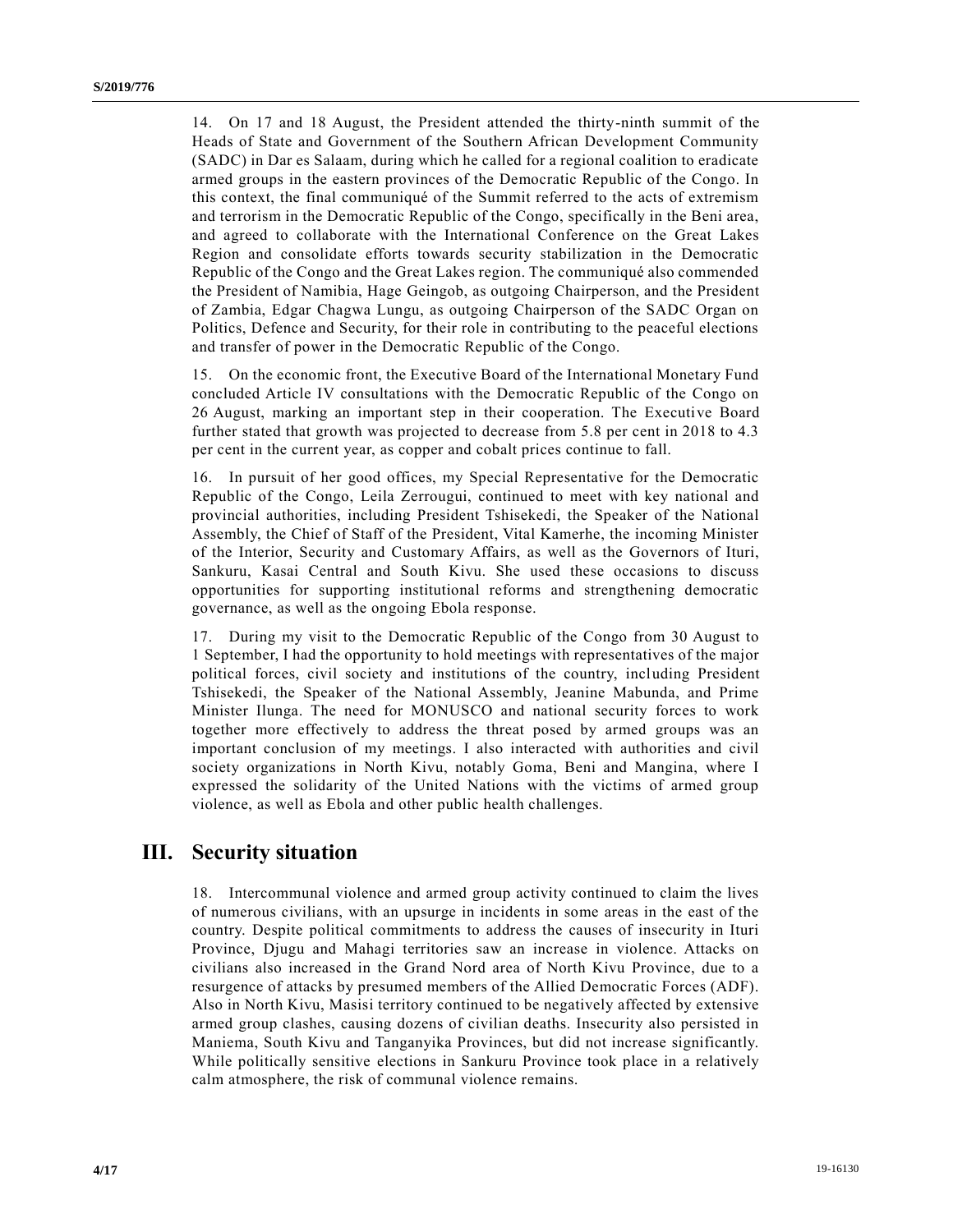#### **North Kivu Province**

19. The security situation in the Grand Nord deteriorated during the reporting period, with a notable increase in attacks on civilians in Beni territory. Alleged ADF members killed at least 36 civilians and abducted dozens more in 26 attacks. By contrast, there was a decrease in ADF attacks against the Armed Forces of the Democratic Republic of the Congo (FARDC). Civil society organizations in the region organized a series of demonstrations urging local and national authorities, as well as MONUSCO and the international community, to address insecurity in Beni territory. Several civilians were injured, and the police arrested dozens in the context of these demonstrations. Mai-Mai groups also continued to attack civilians, Ebola response centres and FARDC, in particular in the Butembo and Lubero areas, with 25 attacks recorded during the reporting period, of which 12 were against civilians, 7 against the FARDC and 6 against Ebola virus disease centres.

20. In Masisi territory, the Nduma défense du Congo-Rénové (NDC-R) armed group continued to pose a significant threat to the safety and security of civilians. The group is known to have carried out summary executions of civilians, rape, unlawful imprisonment and the imposition and collection of illegal taxes. The strategy of NDC-R to extend its area of control beyond Masisi and Walikale territories, in particular into Rutshuru territory, led to violent confrontations with other local armed groups. The clashes resulted in the killing of at least 60 civilians and caused large scale displacement. Up to 25 schools remain closed in Masisi territory owing to insecurity, leaving approximately 3,000 students without access to education.

#### **South Kivu and Maniema Provinces**

21. The overall security situation in South Kivu remained tense and unpredictable, with eight out of the nine territories of the Province affected by local and foreign armed groups. In Kalehe and Shabunda territories, the Mai-Mai Raia Mutomboki and other members of local armed group reactivated their support networks, reportedly with the tacit support of some local politicians, following the movement of the Conseil national pour le renouveau démocratique and the Forces démocratiques de libération du Rwanda (FDLR) into the area. This also triggered the intensification of confrontations between FARDC and local armed groups in Bunyakiri, as well as renewed rivalries with FARDC for the control of mining areas in Shabunda territory.

22. In Uvira and Fizi territories, insecurity and recurrent armed confrontations continued to adversely affect the population. Intercommunal conflict between Banyamulenge groups, supported by the Gumino and Twigwaneho militias, and the Babembe, Bafuliru and Banyindu communities, supported by various Mai-Mai groups, resulted in serious human rights violations in the Minembwe area of Fizi territory. The continued presence of Burundian and Rwandan armed groups in the Province made the situation even more volatile. Approximately 200,000 people remained displaced owing to continued insecurity.

23. In southern Maniema Province, Kabambare territory witnessed renewed armed group hostilities against the Namoya mine site. FARDC redeployed troops to secure the privately run concession; however, on 26 July, four mine workers, including a South African national, were taken hostage by members of Mai-Mai Malaika and eventually released. While sexual violence reportedly committed by security forces in Salamabila decreased, incidents of rape reportedly committed by members of Mai-Mai increased in number. FARDC continued operations against Mai-Mai Malaika in Kasongo and Kabambare territories. Kabambare territory continued to experience insecurity due to clashes between Twa militia, Apa na Pale and members of Mai-Mai Yakutumba from South Kivu and Tanganyika Provinces.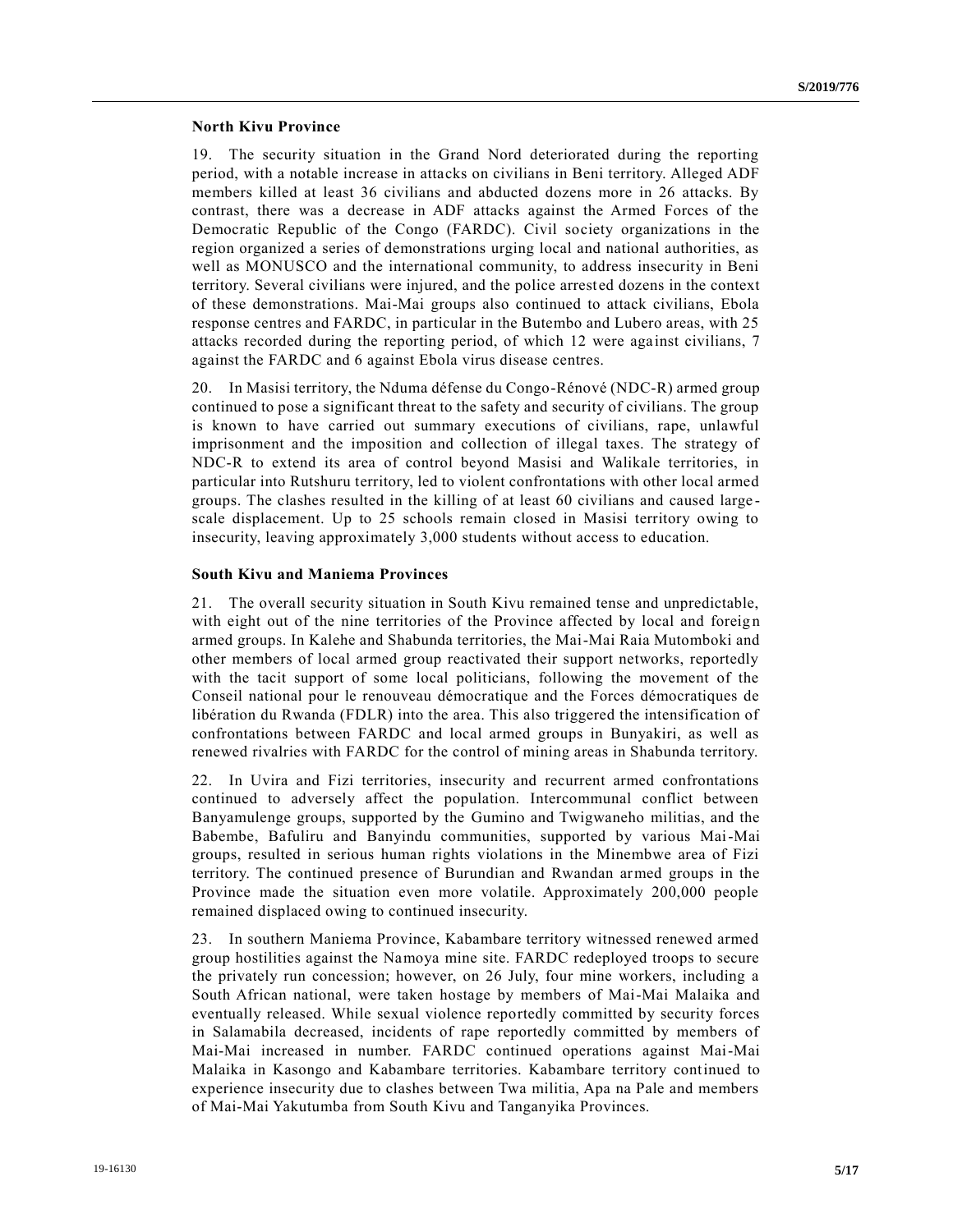#### **Ituri Province**

24. On 23 August, ADF carried out its first multi-day incursion outside of North Kivu, into the Boga area of Irumu territory, Ituri Province. The primary purpose appeared to be resupply with cash, basic goods, cattle and medication. No fatalities were reported, but some 114 civilians, including women and minors, were abducted for forced labour and ransom payments.

25. The demobilization process of the Force de résistance patriotique de l'Ituri (FRPI) has advanced considerably since my previous report. On 12 August, the Governor of Ituri Province launched the pre-cantonment of FRPI combatants. This followed a visit by President Tshisekedi in July, which facilitated negotiations with the FRPI on a final agreement for their demobilization. To date, over 800 combatants have registered in the pre-cantonment site in Geti. The signature of a peace agreement between the Government and FRPI is expected to take place later in the year.

26. In his public address in Bunia on 30 June, President Tshisekedi committed to restoring peace in Ituri and holding perpetrators of human rights violations accountable. Following the visit, police and FARDC deployments were increased to enable military operations against the armed assailants. Although to a lesser extent than in previous months, these acts of violence persisted in Djugu territory, causing tens of thousands of civilians to flee.

27. In Mahagi territory, Ituri Province, the reporting period was marked by killings, lootings and the destruction of villages. During attacks on several villages in Djugu and Mahagi territories on 10 and 11 June, at least 117 members of the Alur and Hema communities were killed. There was little military presence during the attacks, which appear to have been coordinated. Despite calls for restraint by community leaders and local authorities, inter-community relations remained strained. Tensions also rose in the Alur community after the killing of at least seven Alur individuals by unidentified armed men in a village near Bunia town on 16 July.

#### **Tanganyika Province**

28. The security situation in Kalemie town gradually improved during the reporting period. In Kambu, MONUSCO provided its good offices to facilitate a dialogue between Twa combatants, former Bantu militia leaders and customary chiefs, which had a positive impact on the security on the Kalemie-Moba road axis. As a result, normal traffic between Lubumbashi and Kalemie resumed.

29. Security incidents were also reported in north-eastern Nyunzu territory and northern Kalemie territory. In these areas FARDC and various Mai-Mai groups fought for control of mining sites, leading to the displacement of the population. In the Bendera area, both FARDC and armed groups reinforced their respective positions.

#### **Kasai, Kasai-Central, Kwilu, Mai-Ndombe and Sankuru Provinces**

30. In Sankuru Province, tensions remained high following delayed gubernatorial elections, and the killing of several politically aligned militia leaders. Community violence continued in Lodja, centred in the areas of Kondo-Tshumbe and Nambelu-Luhembe, where there is little security presence. The risk of violence related to local power struggles persists, particularly in the Kondo-Tshumbe sector of Lodja territory.

31. Following the self-demobilization of the Kamuina Nsapu militia across Kasai and Kasai Central Provinces in the aftermath of the elections, an overall reduction in security incidents was observed. Some cases of intercommunal violence nevertheless occurred, as members of the Pende, Tetela and Chokwe communities clashed with members of Kamuina Nsapu-affiliated Luba groups. Returns of Congolese refugees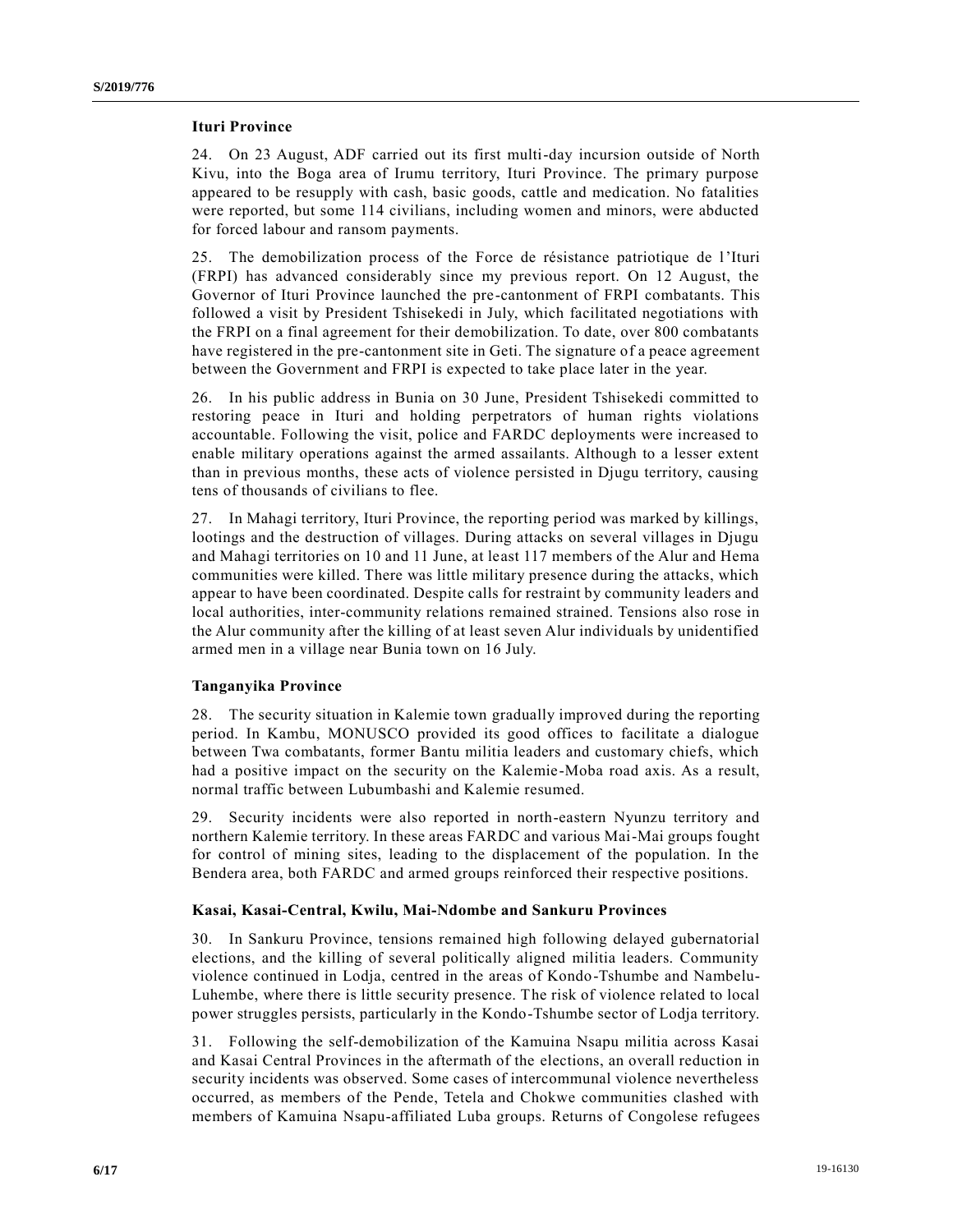from Angola continued, in particular into the Kamako area in Kasai Province and are expected to increase further.

# **IV. Humanitarian situation**

32. During the reporting period, the humanitarian situation significantly deteriorated in several areas of the country, mostly owing to intercommunal conflict, armed group violence and ongoing epidemics. Humanitarian actors continued to be confronted with several challenges in aid delivery, such as accessibility in conflict areas and lack of funding. As at 29 August 2019, the humanitarian response plan, which requires \$1.65 billion, was 29 per cent funded.

33. Currently, 13.1 million people, or 10 per cent of the population, are estimated to be food-insecure. As a particular concern, 4.5 million children are affected by severe and moderate acute malnutrition, and 11 per cent of the health zones in the country were above nutritional emergency thresholds during the first trimester of 2019. In the Kivu Provinces, more than 60 per cent of the population is food-insecure, with more than 20 per cent at emergency level. Further increases in food insecurity may occur, given poor climatic conditions, which will have an impact on crops, in particular in the east of the country.

34. In Masisi territory, North Kivu Province, over 67,000 people were newly displaced in June and July. Meanwhile violence in Djugu territory in Ituri Province displaced tens of thousands, with total numbers reaching 400,000 displaced persons in Djugu, Irumu and Mahagi territories. In the high plateaus of South Kivu Province, approximately 180,000 people were displaced during May and June.

35. Epidemics continued to be among the most urgent humanitarian concerns. Since the beginning of 2019, over 16,000 suspected cases of cholera and 300 deaths were reported. There were also over 150,000 suspected cases of measles, including some 3,000 deaths.

36. Despite the ongoing response effort, the number of Ebola cases in North Kivu, Ituri and South Kivu Provinces continued to increase and reached over 3,000 cases and more than 2,000 deaths by the end of August. On 15 July, the first case of Ebola was confirmed in Goma. Two days later, the World Health Organization declared the outbreak a public health emergency of international concern. On 16 August, the first two Ebola cases were confirmed in South Kivu Province. Both cases were contained, and no further spreading of the disease occurred.

37. The United Nations Emergency Ebola Response Coordinator and the World Health Organization continued to support the national Ebola response, with a focus on security, political engagement and support for affected communities. The Emergency Ebola Response Coordinator met with President Tshisekedi, the Prime Minister, the Health Minister, local authorities, donors, civil society actors and international non-governmental organizations for coordination and advocacy. In August, the Ebola response was placed under the direction of President Tshisekedi, supported by a multisectoral committee of experts. Ebola response efforts continued to be hampered by insecurity and communal distrust, as attacks on responders and facilities persisted.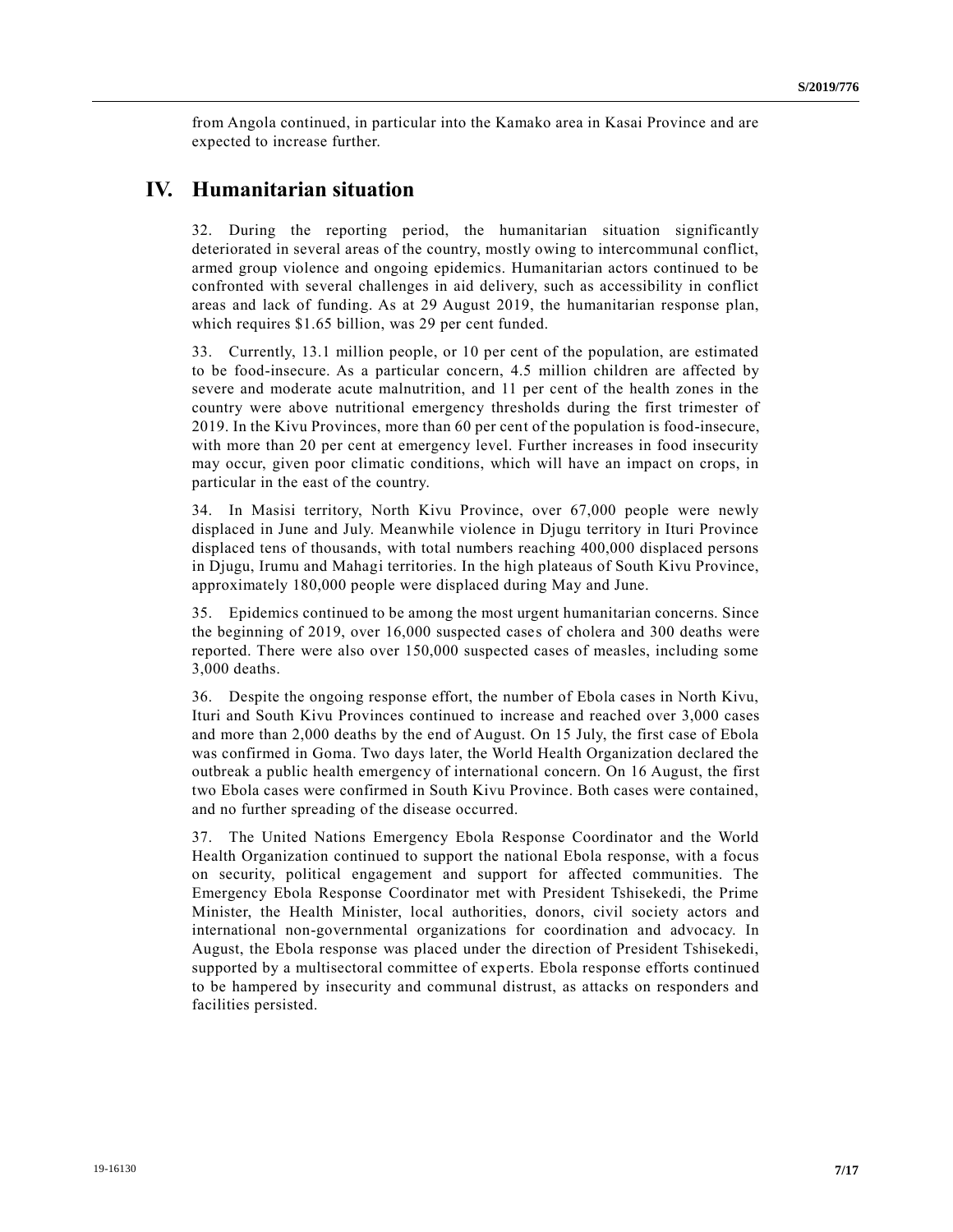# **V. Comprehensive approach to protection of civilians**

# **A. Mission-wide strategies**

38. In collaboration with the Government, MONUSCO continued to rely on targeted strategies to reduce armed group violence and implement mechanisms for the protection of civilians. This is consistent with the Action for Peacekeeping commitment to pursue tailored, context-specific peacekeeping approaches to protecting civilians. The most significant progress was achieved in Ituri Province, where the commitment of national and provincial authorities, as well as MONUSCO support, allowed for the pre-cantonment of over 800 members of FRPI, while negotiations have continued towards the full demobilization of the group. MONUSCO and the United Nations country team have accompanied and supported the process since late 2017. A new community reintegration programme is being finalized through the Mission's stabilization support structures and will support the local reintegration of FRPI combatants.

39. In North Kivu, MONUSCO began a detailed review of its targeted strategy against ADF, including setting up intelligence architecture and reviewing the effectiveness of existing early warning systems. The broader protection plan is also being reviewed and will enable the Mission to more effectively address the security dynamics created by Mai-Mai actions in the Beni, Butembo and Lubero areas. In Maniema, South Kivu and Tanganyika Provinces, MONUSCO reviewed its protection strategy. The need to effectively tackle Mai-Mai Yakutumba was identified as a priority. Next steps will include workshops with United Nations partners and national authorities in Kalemie and Kindu, in preparation for the eventual withdrawal of MONUSCO from those areas.

40. MONUSCO continued to implement its protection through projection approach and undertook 19 standing combat deployments and 7,422 long-range patrols during the reporting period. Early warning systems and local protection committees, which consist of at least 30 per cent women, in hard-to-reach communities were expanded, leading to improvements in the Mission's ability to reach civilian populations. The Community Alert Network system received a monthly average of 861 early-warning alerts during the reporting period (compared with 1,257 alerts in the previous period); 80 per cent of which resulted in responses from the Government or MONUSCO. Alerts that could not be responded to mainly emanated from remote areas with limited presence of national security forces.

41. Regarding security governance, MONUSCO pursued close cooperation with FARDC. To this end, the Mission held weekly conferences with high-ranking officers on relevant topics, including international humanitarian and international human rights law. The Mission also helped FARDC institutionalize peacekeeping modules in their training curriculum. MONUSCO continued to work actively to coordinate the support for security sector reform provided by international and bilateral partners. MONUSCO also provided air transport to 114 FARDC personnel via United Nations flights. Four joint air reconnaissance flights and 14 medical evacuations were conducted on behalf of FARDC.

42. MONUSCO continued to mitigate the threat posed to civilians by explosive hazards and the uncontrolled proliferation of small arms and light weapons. To this end, the Mission destroyed 122 items of unexploded ordnance. It also installed 13 weapon safes to help secure 130 State-held firearms in police stations in North Kivu Province and trained 35 members of national security services in the handling of weapons and ammunition.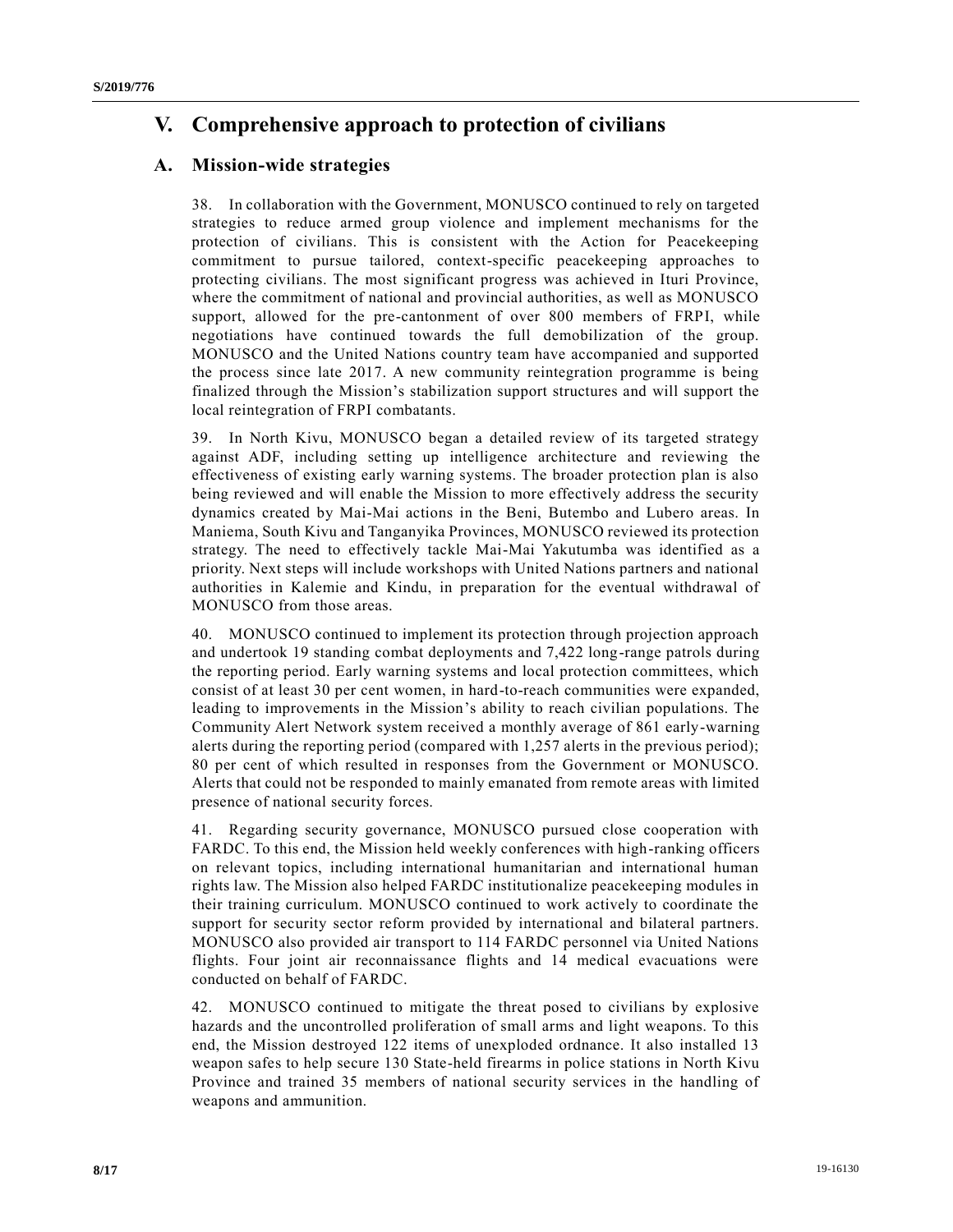### **B. Field-level response**

43. In Masisi territory in North Kivu Province, MONUSCO established a standing combat deployment in Pinga, which supported the signing of an intercommunal agreement between residents of the Hunde and Nyange communities on 25 July. MONUSCO also deployed four joint military and civilian teams to address protection of civilians concerns. These deployments led to the surrender of 13 Congolese and 18 foreign combatants, as well as the separation of 16 children from armed groups. In response to increased insecurity and abuse against civilians in Beni territory, the Intervention Brigade intensified conduct of long-range and area domination patrols, in coordination with the FARDC, in the Beni and Kamango areas.

44. In South Kivu Province, in addition to establishing a standing combat deployment in Bibatama, MONUSCO strengthened early warning systems in the Kalehe area, successfully preventing the entrenchment of foreign armed groups. In Shabunda territory, the Mission continued to engage with community leaders to strengthen mechanisms for the prevention of sexual violence. The deployment of integrated military and civilian teams through a standing combat deployment in the Minembwe area enhanced early warning capacities and increased humanitarian access to the area. Also in Minembwe, MONUSCO facilitated dialogue between community leaders, resulting in a code of conduct on local transhumance practices. MONUSCO also deployed a joint civilian and military team in the artisanal gold exploitation areas of Lubichako, Misisi and Lulimba, helping to prevent an escalation of violence and denying armed groups access to residential areas.

45. In Maniema Province, MONUSCO established a standing combat deployment at Salamabila from 15 August to 11 September, which focused on the protection of civilians and liaison with FARDC on the conduct of operations against Mai-Mai Malaika. The deployment facilitated a technical mission to enhance the capacity of security forces in Salamabila, reinforce local protection mechanisms and encourage a return to peaceful negotiations. In Kasongo, a joint response mission delivered training for FARDC, the Congolese National Police and local security council and local protection committee members.

46. In Ituri Province, MONUSCO maintained four standing combat deployments in the Djugu area and intensified patrolling in response to continued violence against civilians. This helped protect the local population and internally displaced people, while facilitating humanitarian access. In addition, fact-finding missions were conducted to assess protection needs and to investigate alleged human rights violations by militias and State security forces. The Mission worked with the provincial authorities to establish a commission of inquiry into the violence in Djugu. MONUSCO also established a standing combat deployment close to the FRPI pre-cantonment area as a contingency.

47. In Tanganyika Province, MONUSCO helped create an environment conducive to talks between provincial authorities and Mai-Mai leadership on the root causes of the conflict. Several joint missions were conducted with authorities and influential customary leaders to areas such as Nyemba, where a preliminary dialogue was conducted with leaders of the Mai-Mai Apa na Pale. Standing combat deployments were also established in Lambo Katenga (Bendera/Kalemie territory), Kabeya Mayi (Nyunzu territory), Nyemba (West Kalemie territory) and Lyoni (Moba territory) in preparation for new community violence reduction projects to provide a community based approach to the reintegration of ex-combatants.

48. In the Kasai area, following the initial postponement of the gubernatorial election in Sankuru, MONUSCO sent a standing combat deployment to Lodja and Lusambo. The situation in Lusambo calmed down enough to allow for its withdrawal.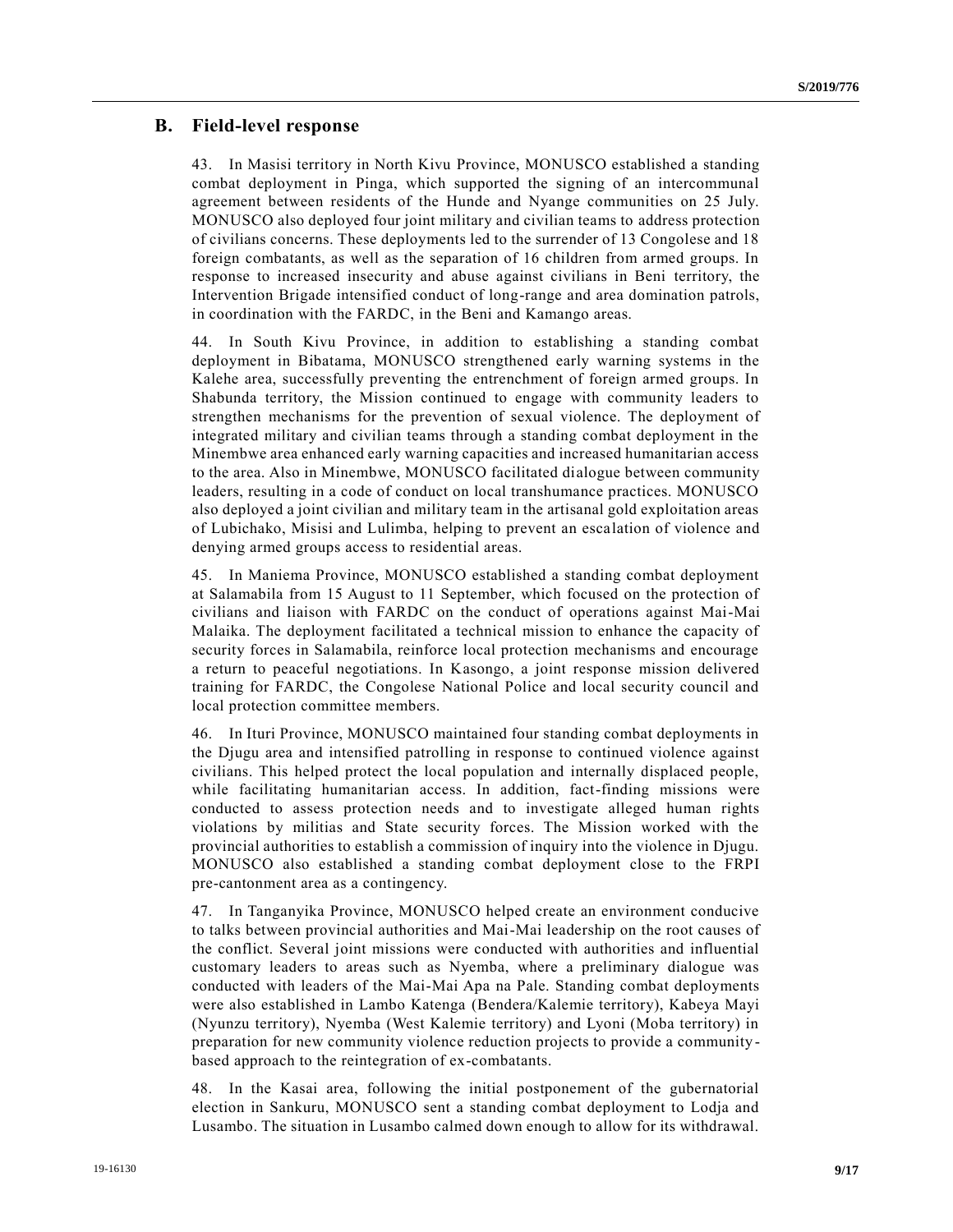In Lodja however, the deployment required further strengthening, as well as multiple mediation and advocacy missions to address tensions. MONUSCO support facilitated the resolution of a security crisis following the escape of 169 prisoners from Kananga prison during the first quarter of the year. The support included technical advice and assistance on the effective management of high-risk prisoners, in particular members of the Kamuina Nsapu militia, and capacity-building for the security personnel.

49. In support of the Emergency Ebola Response Coordinator and the national Ebola response, MONUSCO engaged with national and local authorities to promote a more conducive environment for humanitarian actors. MONUSCO supported provincial representatives and United Nations agencies, funds and programmes in the coordination of the response, with a specific emphasis on the sensitization of the local population on preventive measures. The Mission also scaled up its efforts to provide area security and improve access for responders and the affected population. Daily patrols were conducted between Beni and Butembo. The MONUSCO military component also provided static security to strategic locations such as the Ebola Operations Centre in Butembo and conducted day and night patrols to ensure the safety of all United Nations personnel. The Mission's police component complemented these efforts through community policing activities. In the meantime, radio Okapi continually broadcast information about Ebola preventive measures and activities.

# **VI. Extension of State authority**

### **A. Disarmament, demobilization and reintegration**

50. MONUSCO processed 165 individuals from local and foreign armed groups who volunteered for disarmament, demobilization and reintegration and facilitated the release of 34 children associated with armed groups before handing them over to national child protection counterparts. Of the 165 ex-combatants, MONUSCO repatriated 32 to Rwanda and 14 to Burundi, while 21 Rwandan civilians were transferred to the United Nations High Commissioner for Refugees and 29 Congolese combatants were handed over to national entities. The Mission continued the gendersensitive screening of entrants to prevent women and children abducted by armed groups from being placed with them as dependants in camps.

51. MONUSCO intensified its engagement with national authorities on disarmament, demobilization and reintegration and advocated a strategic shift from static demobilization structures to more flexible and tailored approaches. In addition to supporting the FRPI process, and as an interim solution towards longer-term national disarmament, MONUSCO and the United Nations country team continued to work jointly with provincial and local authorities to prepare initiatives for former combatants and communities for demobilization and community violence reduction. To date this year, nearly half of all beneficiaries of community violence reduction projects have been women, compared with 30 per cent in 2018.

#### **B. Stabilization**

52. The National Stabilization and Reconstruction Programme for conflict zones in the Democratic Republic of the Congo and MONUSCO launched a call for proposals through the Stabilization Coherence Fund to implement a democratic dialogue programme for inter-community conflicts in Djugu territory. The programme is a first step in expanding International Security and Stabilization Support Strategy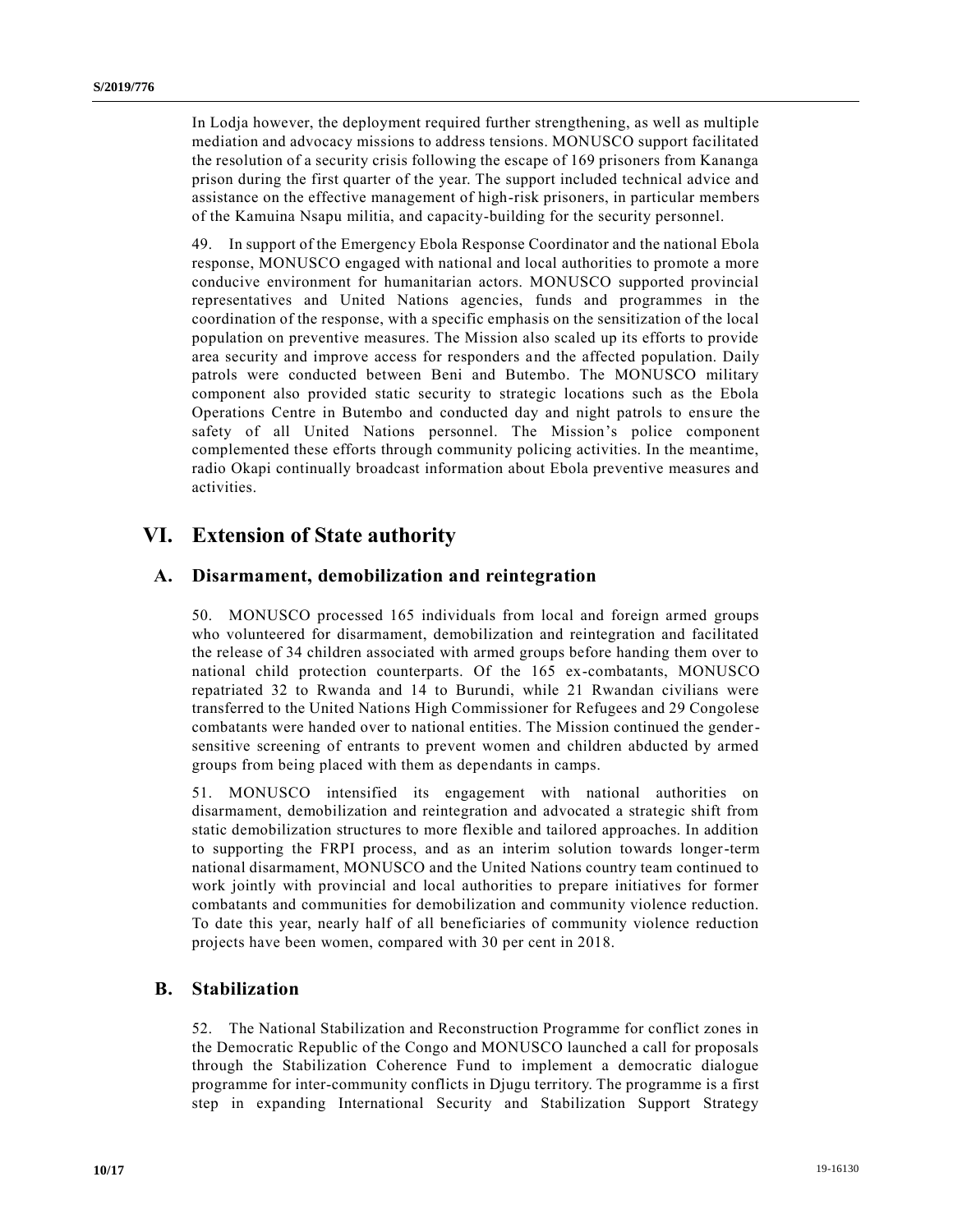programming in Ituri Province following the now concluded Mambasa programme and ongoing South Irumu programme.

53. On 3 July, the National Steering Committee of the Stabilization Coherence Fund, co-chaired by the acting Minister of Planning and the Deputy Special Representative of the Secretary-General, allocated funding for expanding the stabilization programme in the North Kivu Kitchanga priority zone. Expected to start in the second quarter of 2020, the programme will build on previous projects carried out over the past three years and will focus on the socioeconomic and social reintegration of at-risk youth and registered ex-combatants, ensuring higher participation of women in stabilization programming, as well as supporting local political processes aimed at reducing armed group activities.

### **VII. Human rights situation, justice and corrections**

54. The number of human rights violations during the second quarter of 2019 dropped by 5 per cent compared with the first quarter, with MONUSCO documenting 1,479 cases. State agents, mainly FARDC soldiers and the Congolese National Police, were responsible for nearly 56 per cent of the violations. The remaining 44 per cent were committed by armed groups. The human rights situation remained most worrying in conflict-affected provinces, where over 85 per cent of all violations took place, particularly North Kivu, South Kivu, the Kasais and Tanganyika. At least 286 civilians, including 66 women, were victims of extrajudicial or summary killings.

55. The number of violations of civil and political rights and fundamental freedoms decreased further in the second quarter of 2019, to nearly half the number documented during the first quarter. Where violations occurred, they were predominantly committed by State agents, mainly the Congolese National Police. Obstacles to freedom of the press and attacks and threats against human rights defenders and other civil society actors continued to be observed. In some cases, armed groups targeted journalists and civil society members who had reported human rights abuses or supported the work of Ebola response teams. While several peaceful demonstrations were held without incident, others were suppressed by the authorities, including through lethal force.

56. In the second quarter of 2019, at least 32 people died in detention, mainly due to lack of access to appropriate medical care or malnutrition. At least 146 people escaped from detention centres across the country, with Kwango, Maniema and North Kivu Provinces being the most affected. Both figures represent a decrease from those recorded in the previous quarter.

57. MONUSCO continued to support the efforts of the Congolese authorities, which have been essential to national reconciliation and building trust between state and populations, to combat impunity and address cases of war crimes, crimes against humanity and other serious human rights violations. Throughout the country, at least 18 militia members, 15 FARDC soldiers and six Congolese National Police officers were convicted of various serious crimes in the second quarter of 2019. Guidon Shimiray Mwissa, the leader of the NDC-R armed group, against whom the North Kivu military prosecutor issued an arrest warrant on 7 June on charges of crimes against humanity for rape and war crimes for recruitment of child soldiers, is still at large.

58. On 9 July, the team of international experts on the situation in Kasai engaged in an interactive dialogue on the human rights situation in the Democratic Republic of the Congo at the forty-first session of the Human Rights Council in Geneva. It noted that its recommendations to investigate and prosecute the violence of 2016 and 2017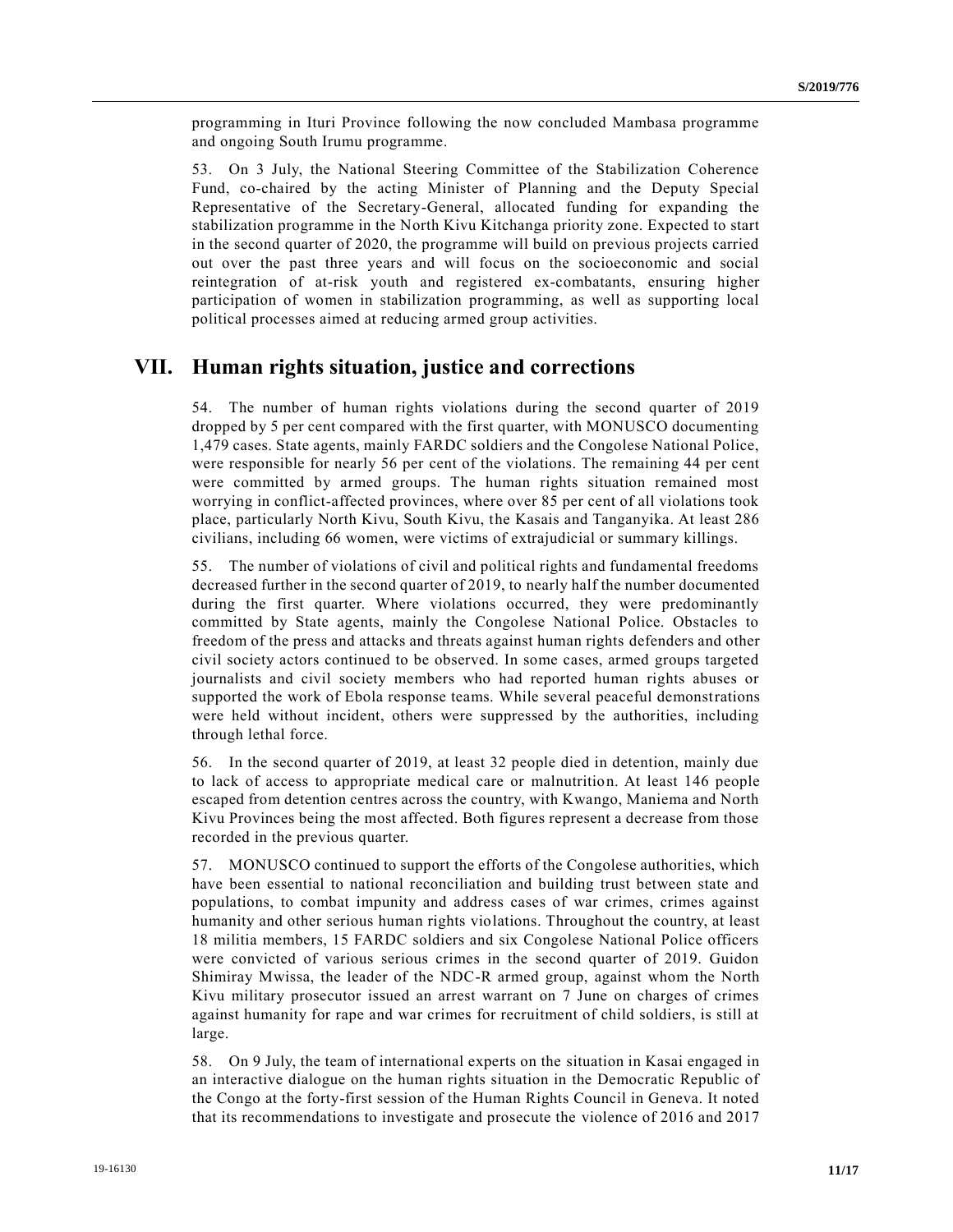as crimes against humanity and war crimes have not resulted in any verdicts. The Democratic Republic of the Congo authorities requested that the team of international experts continue to support transitional justice efforts in Ka sai, including technical assistance to judicial authorities to investigate the violence of December 2018 in Yumbi, Mai-Ndombe Province. On 10 July, the Human Rights Council renewed the mandate of the team of international experts for another 15 months and requested the United Nations to provide technical assistance to the Government to support judicial investigations across the country.

# **VIII. Sexual violence**

59. During the second quarter, over 300 women, 70 girls and one man were victims of various forms of conflict-related sexual violence, including rape, gang rape and forced marriage. Over half the incidents were perpetrated by armed groups in North Kivu, which was the province most affected by sexual violence, followed by Tanganyika and South Kivu.

60. Overall, armed groups were responsible for 72 per cent of the documented cases of sexual violence, while State agents, mainly FARDC soldiers, accounted for the remaining 28 per cent. Among armed groups, members of FDLR and NDC-R were the main perpetrators in North Kivu, followed by Mai-Mai Fimbo na Fimbo combatants in Tanganyika Province.

61. During the reporting period, MONUSCO carried out two protection missions in Ituri Province, with technical support from women protection advisers in preparation for a joint investigation mission. Other missions for verification and protection of conflict-related sexual violence cases were carried out in South Kivu, Kasai Central and Tshopo Provinces. These missions interacted with 416 victims and witnesses, including 173 victims of conflict-related sexual violence, and ensured referrals for medical and psychosocial assistance where needed.

62. The reporting period also saw the investigation and prosecution of emblematic cases of crimes against humanity, including conflict-related sexual violence. On 8 July, the International Criminal Court found Bosco Ntaganda guilty, beyond reasonable doubt, of 18 counts of war crimes and crimes against humanity committed in 2002 and 2003. On 18 September, the military leader of FDLR, Sylvestre Mudacumura, who was wanted by the International Criminal Court, was killed in North Kivu Province. The Sheka trial in North Kivu and the preparation of the Kokodikoko hearings in South Kivu involved approximately 175 victims of conflictrelated sexual violence, as well as other human rights violations perpetrated in Mwenga and Shabunda territories.

# **IX. Child protection**

63. During July and August, MONUSCO documented 242 grave violations against children. These included two cases of rape, one killing, two cases of maiming, one abduction, the looting of a primary school and a health post and the documentation of 234 children (31 girls, 203 boys) who had escaped or been separated from armed groups. Children were mainly separated from Kamuina Nsapu (71) in the Kasais, Twa militia (36) in Tanganyika Province, Mai-Mai Malaika (21) in Maniema Province and Mai-Mai armed groups (29) in South Kivu.

64. During the reporting period, five armed-group commanders signed unilateral declarations or road maps to end child recruitment and other grave child rights violations. Since July 2018, 25 commanders have signed such road maps with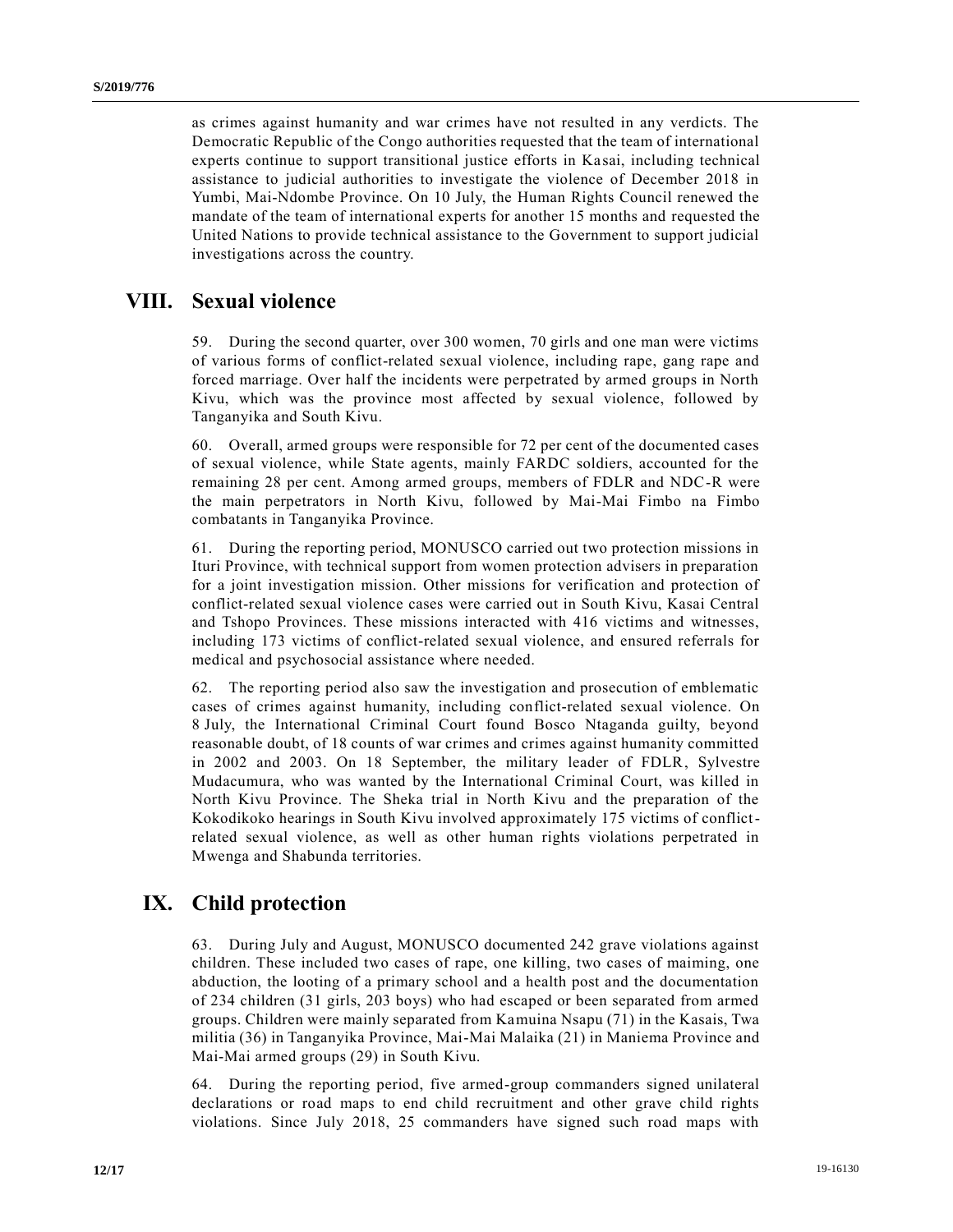approximately 1,200 children subsequently released. Over 120 FARDC and Congolese National Police officers were trained on the child protection mandate, the prevention of sexual violence and age verification to avoid recruitment of minors. Further, over 280 MONUSCO troops were trained on the protection of children in armed conflict. The Mission reached out to 1,820 community members through awareness-raising activities to stop and prevent child recruitment and other grave child rights violations. In addition, 78 non-State armed group focal points received training on child protection and the implementation of declarations and road maps signed by factions of armed groups against the recruitment of children.

## **X. Gender considerations in mandate implementation**

65. During the reporting period, MONUSCO conducted workshops on genderresponsive budgeting and legislation for the newly elected provincial assembly delegates and other administrative authorities. The Mission further supported civil society efforts to promote women's political inclusion, resulting in the appointment of two female customary chiefs to the South Kivu and Kongo Central provincial assemblies. Finally, the Mission shared good practices for gender-responsiveness by State institutions with the President's adviser on youth, gender and prevention of conflict-related violence. During the reporting period, over 300 women mediators received training from MONUSCO. The Mission also trained over 436 journalists (over 40 per cent of whom were women) on gender-sensitive and non-discriminatory communication in the media.

66. MONUSCO continued to integrate gender into its security considerations. In Beni, Bukavu, Bunia, Goma and Kananga, the Mission mapped areas of heightened security needs for women, leading to reinforced patrols and surveillance in 18 locations. MONUSCO also helped ensure that specific measures for the protection of women and girls were incorporated into local security plans. To improve the living conditions of female inmates in high-risk prisons, the Mission advocated more female corrections officers, which increased to 25 per cent, and increased provision of specialized services and medical support. In addition, legal clinics on gender-based violence were set up in North Kivu, South Kivu and Kasai Central Provinces, helping to improve access to justice.

67. Internal efforts by MONUSCO towards gender parity during the reporting period included applying special measures from the system-wide strategy on gender parity to the comparative review phase of the personnel downsizing process, which resulted in improved retention of female staff. As at 31 July, about 32 per cent of international civilian staff were women.

# **XI. Deployment and assessment of performance of the United Nations Organization Stabilization Mission in the Democratic Republic of the Congo**

### **A. Progress in adjusting the Mission's priorities, posture and presence**

68. In line with the strategic objectives outlined in Security Council resolution [2463](https://undocs.org/en/s/RES/2463%20(2019))  [\(2019\),](https://undocs.org/en/s/RES/2463%20(2019)) the operational focus of MONUSCO centred around the protection of civilians, reducing the threat posed by armed groups and assessing the human rights situation and supporting efforts to promote accountability and fight impunity, stabilize and strengthen State institutions and facilitate humanitarian access, including in areas affected by the Ebola virus disease. The deployment of troops remained unchanged during the reporting period.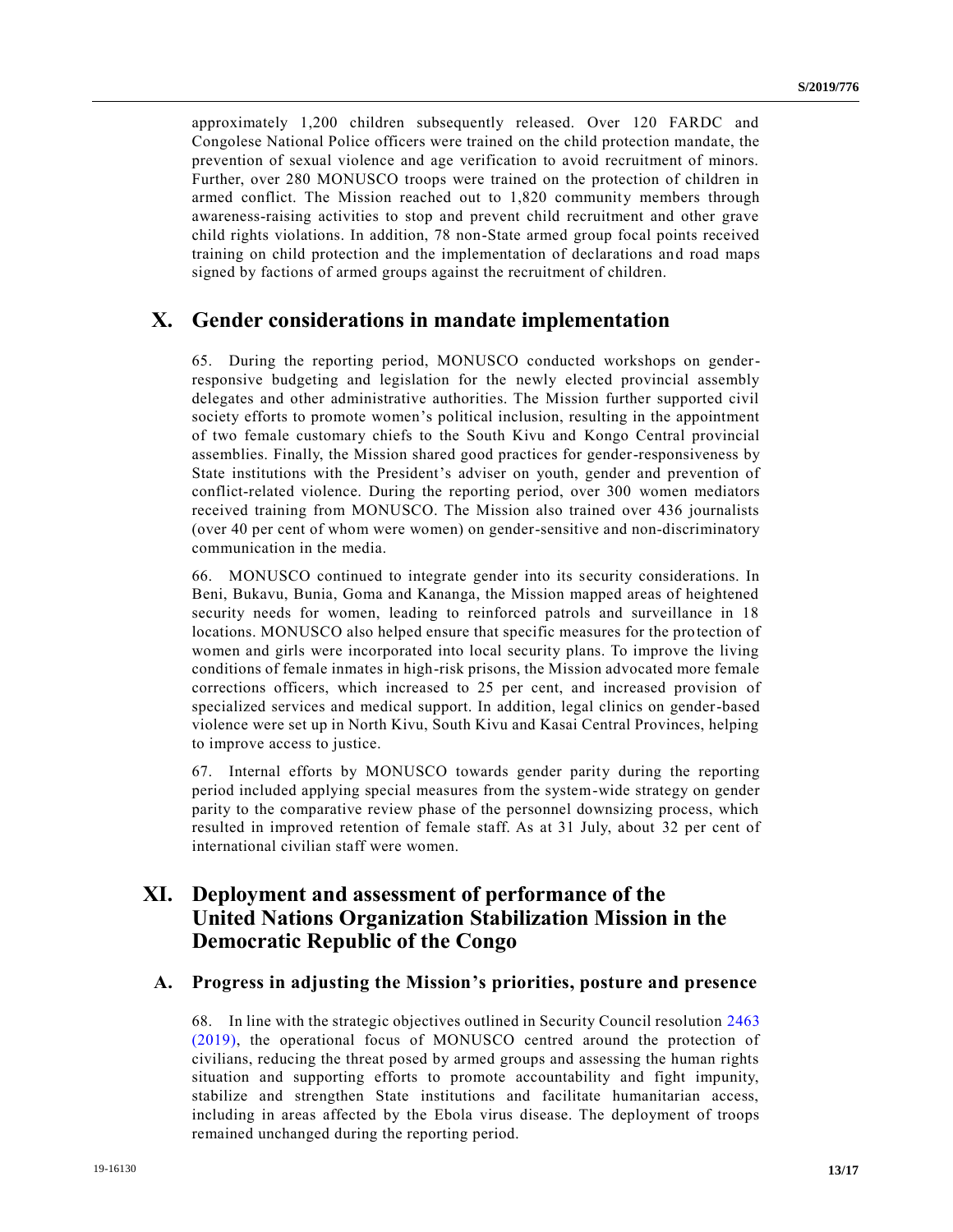69. With a view to focusing resources on areas where the presence of armed groups poses a persistent threat to the civilian population, MONUSCO adjusted its presence by closing its antenna offices in Bandundu, Matadi, Mbandaka and Mbuji-Mayi, as well as its field offices in Dungu, Kisangani and Lubumbashi. The United Nations Joint Human Rights Office adopted measures to ensure its continued presence in Kisangani and Lubumbashi, in collaboration with the United Nations country team. MONUSCO also took measures to ensure that Radio Okapi would continue broadcasting in areas where MONUSCO offices were closed.

70. The MONUSCO police component readjusted its field presence alongside the Mission's office closures. Police personnel from closed locations were redeployed to other locations, including Bukavu, Bunia, Butembo, Goma and Uvira in order to reinforce and consolidate police presence there and support the Mission's efforts in the protection of civilians and the Ebola response effort. The Mission also redeployed a formed police unit from Lubumbashi to Bukavu. Two platoons, temporarily deployed to Butembo, provide security support for the Ebola respons e.

### **B. Assessment of performance of the Mission's uniformed personnel in protecting civilians**

71. A total of 18 units were evaluated on their support for: mandate implementation; aspects related to command and control; training; discipline; and the sustainability of logistical capacities and medical support. This reflects the Mission's determination to ensure the highest level of peacekeeping performance, as stipulated in the Action For Peacekeeping initiative, including in paragraph 13 of the Declar ation of Shared Commitments on United Nations Peacekeeping Operations. With three reviews pending finalization, 5 units were assessed as excellent and 10 as satisfactory. To improve operational standards, MONUSCO instituted training, as well as operational and logistical measures to enhance the capability of contingents to implement their mandate. In line with the emphasis on the planning and execution of joint offensive operations, the Force leadership visited sector headquarters to advise on joint operational planning, focusing specifically on the joint fight against ADF. A headquarters-based team carried out casualty evacuation stress testing, which confirmed that MONUSCO medical evacuation and casualty evacuation procedures were fit for purpose.

72. MONUSCO also evaluated six formed police units against several criteria, including: their support for mandate implementation; aspects related to command and control, training and discipline; and the sustainability of logistical capacity and medical support. All units were assessed as excellent. An evaluation of individual police officers was also implemented. As a result, the skill set for protection of civilians in urban areas was further defined, which will enable the selection of police officers with relevant experience for future deployments.

### **C. Serious misconduct, including sexual exploitation and abuse**

73. MONUSCO continued to maintain robust measures to ensure a zero-tolerance policy for all personnel on sexual exploitation and abuse. During the reporting period, 15 misconduct allegations were brought forward, of which 10 were categorized as serious. Preventive measures included training, risk assessments and patrols to enforce curfews and out-of-bounds areas. The Mission also conducted outreach activities in local communities and supported 43 community-based complaint mechanisms in localities where MONUSCO has a strong presence. These activities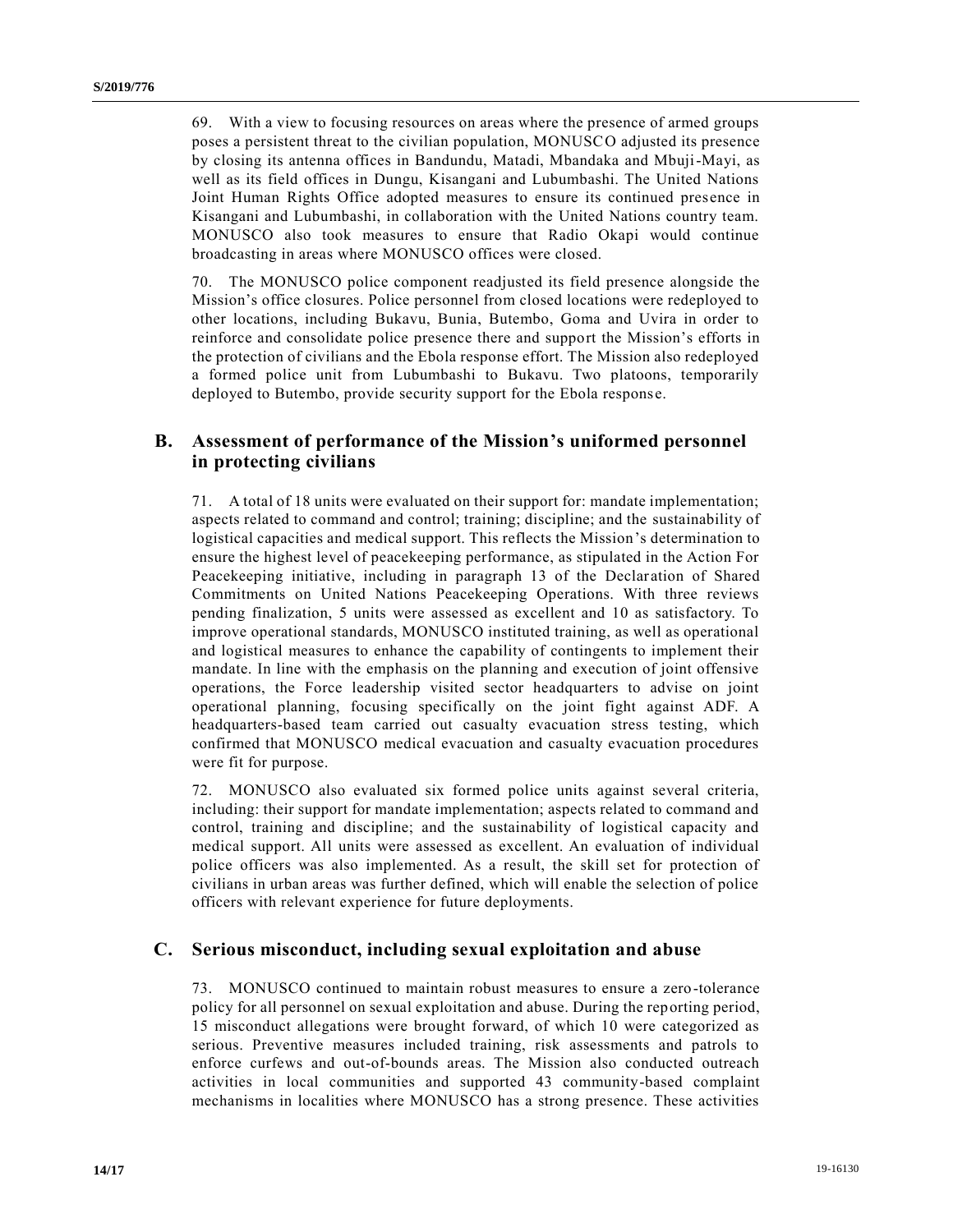reflect the Action for Peacekeeping commitment to strengthen the conduct of peacekeeping operations and personnel.

# **XII. Safety and security of United Nations personnel**

74. During the period under review, 57 incidents with impact on the safety and security of United Nations personnel were recorded. These included 19 hazard, 20 crime and 16 civil unrest incidents. No incidents were due to armed conflict.

## **XIII. Observations**

75. The transfer of power following the December 2018 elections represents a historic opportunity for the Democratic Republic of the Congo. A sense of hope has spread across parts of the country with the advent of the new political dispensation under President Tshisekedi. I witnessed some of the positive changes taking place during my recent visit to the Democratic Republic of the Congo from 31 August to 2 September.

76. Continued political stability and security, as well as increased State presence, in areas of conflict are critical for the consolidation of the current political transition and the advent of sustainable peace and stability in the Democratic Republic of the Congo. I welcome the inauguration of the new coalition government and encourage its members to continue to place the needs of the Congolese people above the pursuit of partisan interests. I urge all political actors to pursue the consensual approach that characterized the government formation process. It is incumbent on both the Government and opposition to play their part in fostering national unity and building strong institutions through sustained and inclusive political dialogue among all stakeholders.

77. I take note of the scope of the programme of the new Government, which places an emphasis on sustainable development, social justice and the delivery of basic services, and I am encouraged by the Government's anti-corruption and justice sector reforms agenda. I welcome in particular the Government's stated commitment to reform and increase the professionalism of the Congolese armed forces and other security institutions. These are essential elements of the broader strategy for addressing the current state of insecurity in some parts of the country and fighting impunity. To implement these reforms, the Government will require more resources than those currently at its disposal. In this regard, I encourage the Government to take active steps to sustainably expand the revenue base of the State and intensify its fight against corruption at all levels. I also call on bilateral and multilateral partners to increase their support to the Democratic Republic of the Congo in these critical areas.

78. Regional cooperation remains key to sustainably addressing the threat posed by foreign armed groups in the Democratic Republic of the Congo and stemming the illicit flow of weapons across the Great Lakes region. I am heartened that President Tshisekedi views this as a priority. I encourage the signatories of the Peace, Security and Cooperation Framework for the Democratic Republic of the Congo and the Region to honour their respective commitments under the Framework and build on the present momentum to address the root causes of conflict and work together to promote lasting peace and sustainable development in the region.

79. I am deeply concerned by the deteriorating security situation in North Kivu and continued insecurity in South Kivu and Ituri Provinces. Negative forces continue to prey on civilians and undermine regional stability. Addressing the threat posed by these armed groups remains an urgent priority for the Government of the Democratic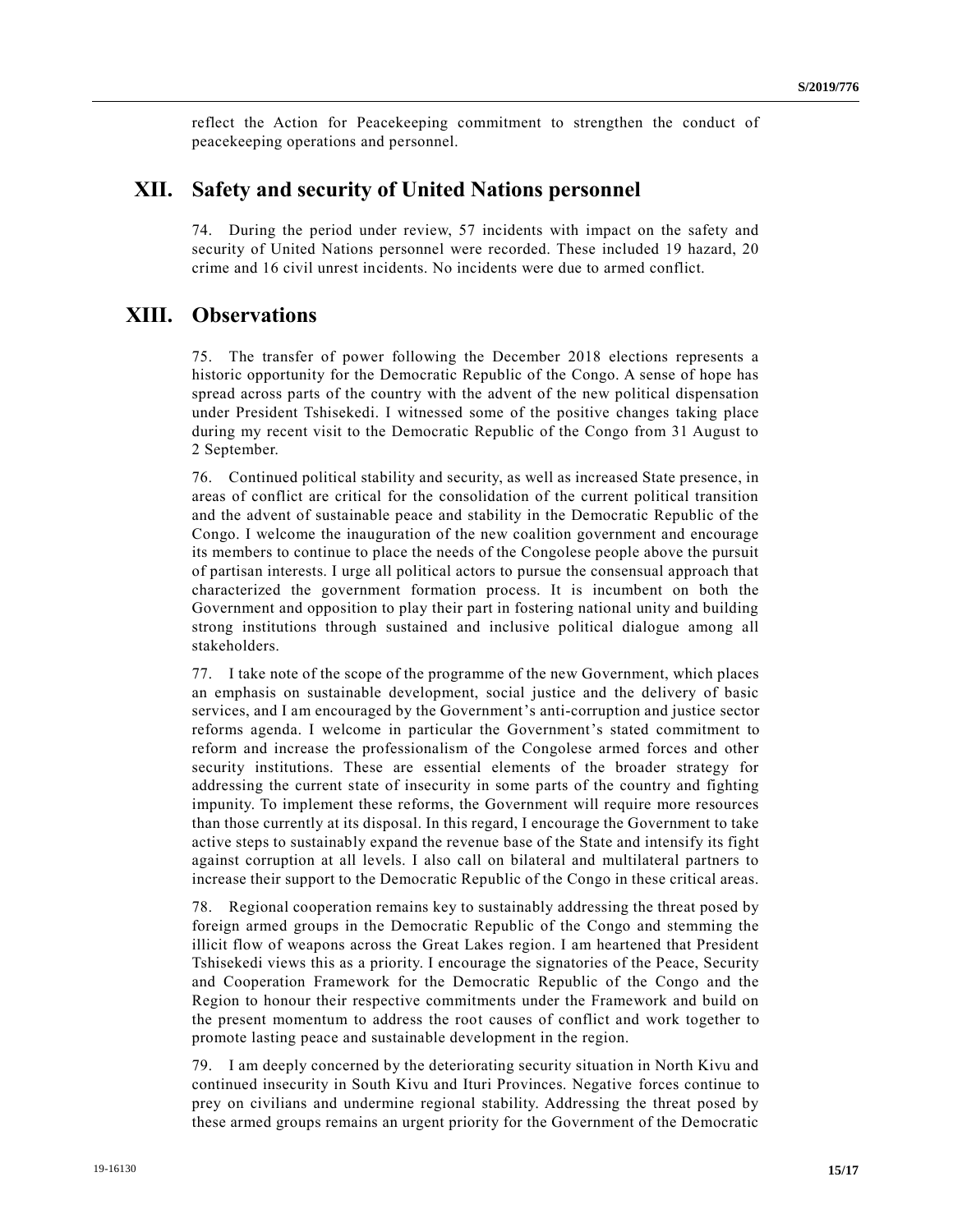Republic of the Congo and MONUSCO, including through credible accountability processes. During my visit, President Tshisekedi and I agreed that MONUSCO and FARDC should work together more effectively to tackle foreign armed groups. Resolute action is needed against ADF, which continues to pose a serious threat to civilians. I remain convinced that MONUSCO still has a critical role to play in tackling the security and humanitarian challenges facing the Democratic Republic of the Congo. I welcome the opportunity to revitalize the Mission's cooperation with the Government in pursuit of this goal.

80. A sustained focus on the disarmament, demobilization and reintegration of armed groups operating in the Democratic Republic of the Congo is key to the country's stability. After the spontaneous demobilization of several armed groups this year, seizing the opportunities offered by a more conducive political environment, and the momentum for change brought by new national and provincial leaders, is clearly the way forward. Past experience suggests that the sustainable reintegration of former combatants would be best achieved through a flexible, community-based approach centred on supporting the crucial role played by women. I call upon the Government of the Democratic Republic of the Congo to continue to create a conducive environment for fostering the voluntary surrender of combatants and their sustainable disarmament, demobilization and reintegration into their home communities. MONUSCO and the United Nations country team stand ready to work closely with the Government and provide it with the necessary support.

81. I remain concerned by the ongoing Ebola epidemic in Democratic Republic of the Congo, which has the potential to spread to neighbouring countries. I call upon all stakeholders, including national and local authorities, civil society, women's organizations and the international community, to spare no effort in putting an end to the epidemic. I commend the leadership of the Government of the Democratic Republic of the Congo and the work of the World Health Organization, MONUSCO, the United Nations Emergency Ebola Response Coordinator and all other partners. I pay homage to the brave men and women on the front lines of the Ebola response, whose remarkable work I was able to witness first hand during my recent visit to Mangina in North Kivu. The United Nations remains fully committed to playing its part in bringing the Ebola outbreak to an end. Beyond Ebola, we must not forget that preventable diseases such as measles, cholera and malaria continue to claim lives and must be addressed with equal urgency. I renew my call upon donors and partners to provide the necessary resources to close the humanitarian funding gap, including at the international conference on public health that the Government of the Democratic Republic of the Congo intends to host in Goma this November.

82. Lastly, I wish to thank my Special Representative for her steadfast leadership and dedication, and all MONUSCO personnel, the United Nations country team and the troop- and police-contributing countries for their commitment to the stabilization of the Democratic Republic of the Congo. I also commend the efforts of the regional organizations, bilateral and multilateral partners and non-governmental organizations for their continued support for the Democratic Republic of the Congo.